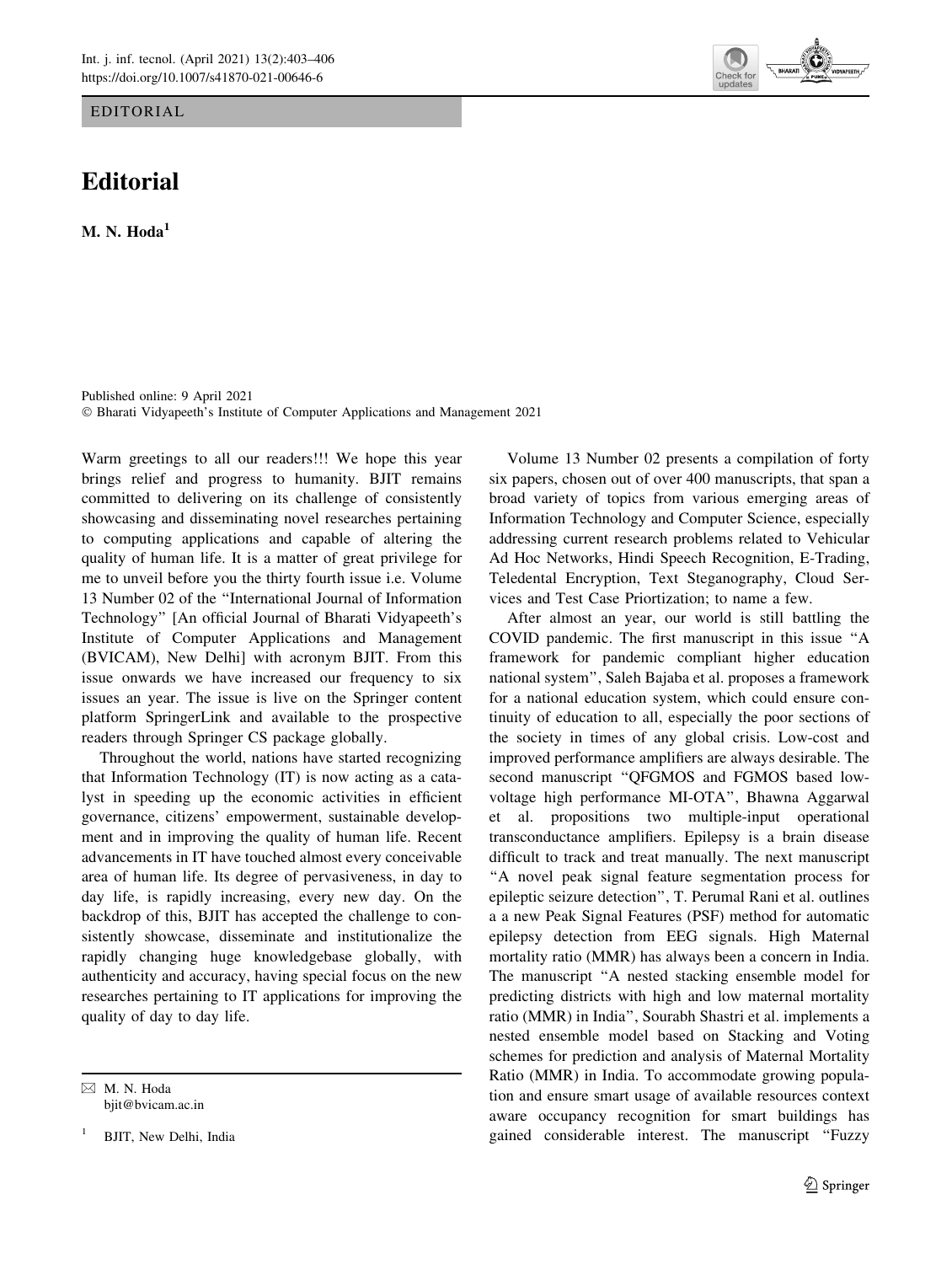Bayesian context-aware system to reduce electricity consumption'', Kavita Pankaj Shirsat et al. proposes the design of a context-aware occupancy detection system for electricity management. The manuscript ''Time domain based seizure onset analysis of brain signatures in pediatric EEG'', Ayesha Tooba Khan et al. intends an automatic detection of epileptic seizures through statistical measures. Cloud computing is a computing model that enables shared access to resources and data based on service delivery model. The manuscript ''Framework for web service composition based on QoS in the multi cloud environment'', Abdelbasset Barkat et al. designs a novel framework for service composition in the multi cloud environment based on two factors. The next manuscript ''Efficient Vehicular Ad Hoc Network routing protocol using weighted clustering technique'', Sridevi Hosmani et al. advises a lightweight cluster head selection and cluster formation approach by considering mobility and number of neighbors based on geographical distances of the vehicle to achieve the stability in the network. The manuscript ''Multimodal trust based recommender system with machine learning approaches for movie recommendation'', Sasmita Subhadarsinee Choudhury et al. proposes a trust matrix measure for movie recommendation to the user. Automatic speech recognition is researched for isolated and continuous-words speech detection. The manuscript ''Hindi speech recognition in noisy environment using hybrid technique'', Ashok Kumar et al. presents a novel a hybrid feature extraction technique for voice activity and detection. The manuscript ''GSCNN: a composition of CNN and Gibb Sampling computational strategy for predicting promoter in bacterial genomes'', S. Sasikala et al. suggests a hybrid computational strategy to predict the promoter in bacterial genomes. The manuscript ''Framework for agricultural e-trading platform adoption using neural networks'', Sanjay Chaudhary et al. delineates digital e-trading platform, an ambitious priority intervention scheme in the agricultural sector. Novel technological models like big data and IoT have altered the way organizations operate. The manuscript ''Fog and edge computing: concepts, tools and focus areas'', V. Hurbungs et al. propagates the latest fog and edge based works as well as simulators. Mobile and adhoc networks have gained enough popularity in common context. The manuscript ''Cross layer packet drop attack detection in MANET using swarm intelligence'', Premala Bhande et al. captures a malicious node through cross-layer packet drop attack detection using swarm intelligence. The manuscript ''Color image encryption using DNA based cryptography'', Nabarun Nandy et al. offers an efficient algorithm for transfer of color images as encrypted text files over an unsecure network. The manuscript ''LeDA: leadership delegation based activation scheme for target tracking in

wireless sensor networks'', Tauseef Ahmad et al. details a scheme for target tracking that mitigates the power consumption in wireless sensor networks. The manuscript ''Enhancing the security in RSA and elliptic curve cryptography based on addition chain using simplified Swarm Optimization and Particle Swarm Optimization for mobile devices'', A. Mullai et al. presents a secure RSA and elliptic curve cryptography mechanism. The manuscript ''Attack and intrusion detection in cloud computing using an ensemble learning approach'', Parul Singh et al. details a an effective network-based intrusion detection model. Security of data on the internet has always been a concern. The manuscript "A review of effectiveness of Saudi E-government data security management'', Awad Saleh Alharbi et al. reviews the effectiveness of Saudi government security policies when dealing with such threats and vulnerabilities. The manuscript ''Multidimensional spatial clustering and visualization of 3D topographic relief data'', Rajesh K. Maurya et al. suggests a framework for analyzing topographical reliefs and terrain regions to extract surface features. Teledental services have become an easy alternative to provide uninterrupted services to dental patients in the post-COVID era. The manuscript, ''Newer post-COVID perspective: Teledental encryption by demultiplexed perceptrons'', Joydeep Dey et al. evaluates an efficient mechanism for secured encryption of intraoral information in the Teledental field. Wireless sensor networks have been implemented widely. The manuscript, ''Improved localization with RSSI and DTN algorithms in wireless sensor networks'', Venkata Reddy Adama et al. investigates the Triangulation algorithm that applies a WSN along with GP algorithm to enhance the accuracy of different localization algorithms. The manuscript, ''3-D plane based extended Shamir's secret sharing'', Ayushi Agarwal et al. details a novel extended Shamir's secret sharing scheme to increase security and decrease the attacks possible. The manuscript,'' Design and computational analysis of photonic crystal sensor to detect acoustic signals for underwater applications using finite difference time domain algorithm'', Hareesh Kumar et al. evaluates a novel photonic crystal sensor for the detection of underwater pressure using finite difference time domain method. In the present era, even government data is not secure from hacker and spy attacks. The next manuscript, "Text" Steganography in Webometrics'', Shabnam Rahber Yaghobi et al. proposes a text steganography mechanism to increase the security of Persian messages transmitting on the networks. The manuscript, ''Designing conceptual model and statistical validation for Government-citizen participation model in Indian context'', Jyoti Yadav et al. collates the pivotal role citizen plays in sustainability of eGovernment projects. Different intelligence models have been applied by researchers for an effortless and successful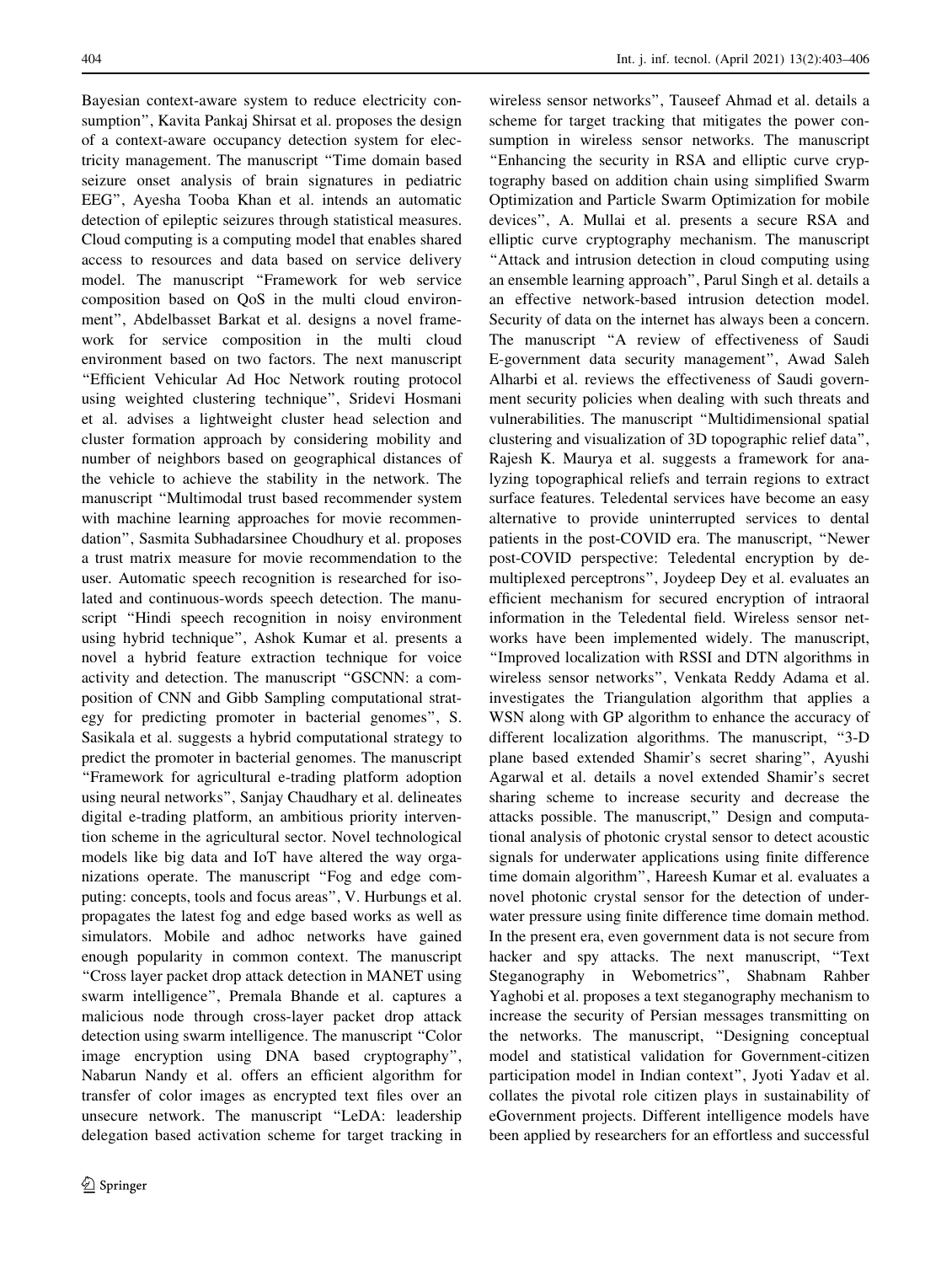diagnosis of neurodegenerative diseases like Parkinson's disease. The manuscript,'' CMBA-SVM: a clinical approach for Parkinson disease diagnosis'', Bibhuprasad Sahu et al. introduces an innovative intelligence model with a combination of a chaos-mapped bat algorithm (CMBA) and a support vector machine (SVM). The manuscript, ''Enhanced textural analysis for endometrial tuberculosis identification from ultrasound images'', Varsha Garg et al. offers an effective computational method to identify and classify endometrial tuberculosis from TVUS images. The manuscript, ''Defect prediction model of static code features for cross-company and cross-project software'', Satwinder Singh et al. details a binary defect prediction model. The manuscript, ''An improved trust-based security framework for internet of things'', P. N. Renjith et al. applies a trust-based security method with Direct and Indirect trust evaluation technique to provide highly secure data transmission in the network. The next manuscript, ''A hybrid technique for evaluating the trust of cloud services'', Doaa Trabay et al. builds a mathematical model to evaluate trust from various opinions based on various criteria using a hybrid fuzzy logic method and multi-criteria decisionmaking techniques. The manuscript, ''Detecting online recruitment of terrorists: towards smarter solutions to counter terrorism'', Jaspal Kaur Saini et al. proposes a smart solution through computational techniques to quantify terrorist behavior and detect online recruitment of violent extremists over online social media and dark web forums. The manuscript, ''An application layer technique to overcome TCP incast in data center network using delayed server response'', Mahendra Suryavanshi et al. identifies a novel an application layer technique called Delayed Server Response at Application Layer (DSRAL) is proposed to mitigate TCP Incast problem. DC motors are best suited for motion control in mobile wheeled robots. The manuscript," Comparison of various controller design for the speed control of DC motors used in two wheeled mobile robots'', Huma Khan et al. details the study of modeling and controller on wheeled mobile robots. The manuscript, "Energy optimized hybrid PSO and wolf search based LEACH'', G. Devika et al. empirically details Particle Swarm Optimization (PSO) and Wolf Search optimization methods to improve the performance of LEACH algorithm. VLC has been established as a prospective technology for deployment in indoor wireless networks in 5G. The manuscript, ''Hard link-switching scheme using pre-scanning for indoor VLC networks'', Sumita Mishra et al. emulates and proposes a User Device (UD) based intermittent link switching based on hard link switching. The next manuscript, ''Drug resistant tuberculosis classification using logistic regression'', Odu Nkiruka Bridget et al. examines the classification of drug resistant tuberculosis, based on existing symptoms, using logistic

regression. The hill roads in India serves as major connecting link between two places and are affected by landslides every year during monsoons and intense summer showers. The manuscript, ''A hazard preparedness plan for a selected stretch of hill road between Kodaikkanal and Palani'', Evangelin Ramani attempts to identify zones susceptibility to landslides along the selected stretch using a bivariate statistical model frequency ratio, map the spatial variability of susceptibility to landslides using Geographic Information System (GIS) and formulate a preparedness plan to minimize the social and economic impacts of landslides on the community. The next manuscript, ''Enhancing cloud performance using task scheduling strategy based on resource ranking and resource partitioning'', Ismail Zahraddeen Yakubu et al. proposes a method for achieving an efficient resource allocation in terms of response time and expected QoS delivery through resource ranking, resource partitioning and task classification. The major challenge to PV systems nowadays is to adapt to the changing environmental conditions. The manuscript, ''The Survey of MPPT under non-uniform atmospheric conditions for the Photovoltaic Generation Systems'', Manisha et al. elaborates a comprehensive and relative analysis of different MPPT techniques. The manuscript. ''A novel protocol for stable period and lifetime enhancement in WSN'', Ashutosh Rastogi et al. proposes a novel region based routing protocol for the rise in stability duration and lifetime improvement. Detecting impurities in water is important to make it fit for human consumption. The manuscript, ''A novel automated framework for water impurity detection'', Afzal Shaikh et al. details the development of an algorithm and computer simulation of a Hexagonal Ring Structure-based photonic sensor for the detection of harmful water impurities. The next manuscript, ''Unmanned aerial vehicle-collaborative 5G: a cooperative technology for enhancement of 5g nr'', Mobasshir Mahbub outlays certain wireless communication scenarios where unmanned aerial vehicles can be utilized to ensure better coverage, enhancement of efficiency and capacity. Agriculture is the main feeder of any nation. The manuscript, ''Blossom End Rot Disease Tracking and Prevention: A Smart Approach'', Subramanian Saravanan et al. presents an investigation of a framework to forestall the event of blossom end rot disease. The manuscript, ''Load aware multipath data forwarding for enhanced lifetime of WSN'', Yogesh Tripathi et al. lays an efficient multipath routing algorithm to enhance the lifetime of the network. The last manuscript, ''Discrete and combinatorial gravitational search algorithms for test case prioritization and minimization'', Anu Bajaj et al. proposes a discrete and combinatorial gravitational search algorithm to solve the test case prioritization and minimization problems.